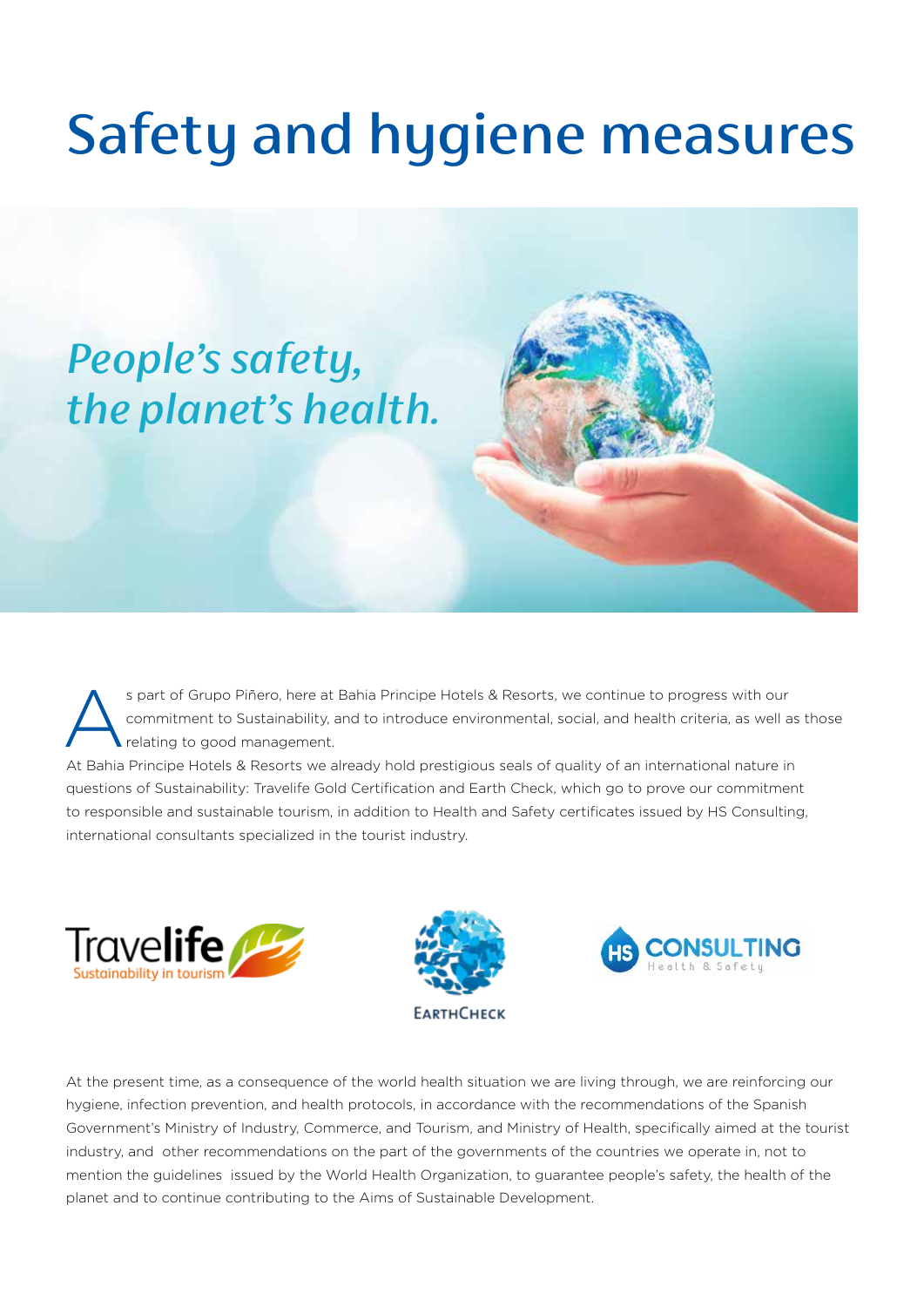# *One overall vision. 4 pillars*

*We are focusing on four fundamental pillars, with one overall vision:*

**Guaranteeing the conservation of the surroundings and safe, healthy services** that favor the peace of mind, comfort, and pleasure of the guests and of the staff. **1 2**

**Caring for people and the community** with a strict plan for prevention, safety and protection .

**Intensifying infection prevention and health controls** and adapting our quality standards. **3** Intensifying infection<br>**3** prevention and health controls



**Promoting a digitalized experience** as a way to speed up procedures and to guarantee safe and personalized interaction.

### 1.- GUARANTEEING THE CONSERVATION OF THE SURROUNDINGS AND SAFE, HEALTHY SERVICES

**We encourage social distancing;** respecting, and keeping to, a safe distance of 6 feet, either in areas where there are other guests, or members of staff (offices, work areas, rest areas, dining rooms and housing)

- Registering the flow of peoples transit.
- Adapting the furniture in different areas, both interior and exterior.  $\mathbb{R}^2$
- $\sim$ Limiting the capacity of specific areas.
- Doing away with waiting areas. P.
- Using advance bookings to manage times of services.
- Encouraging a more personalized service: with an a la carte Room Service and serviced buffets.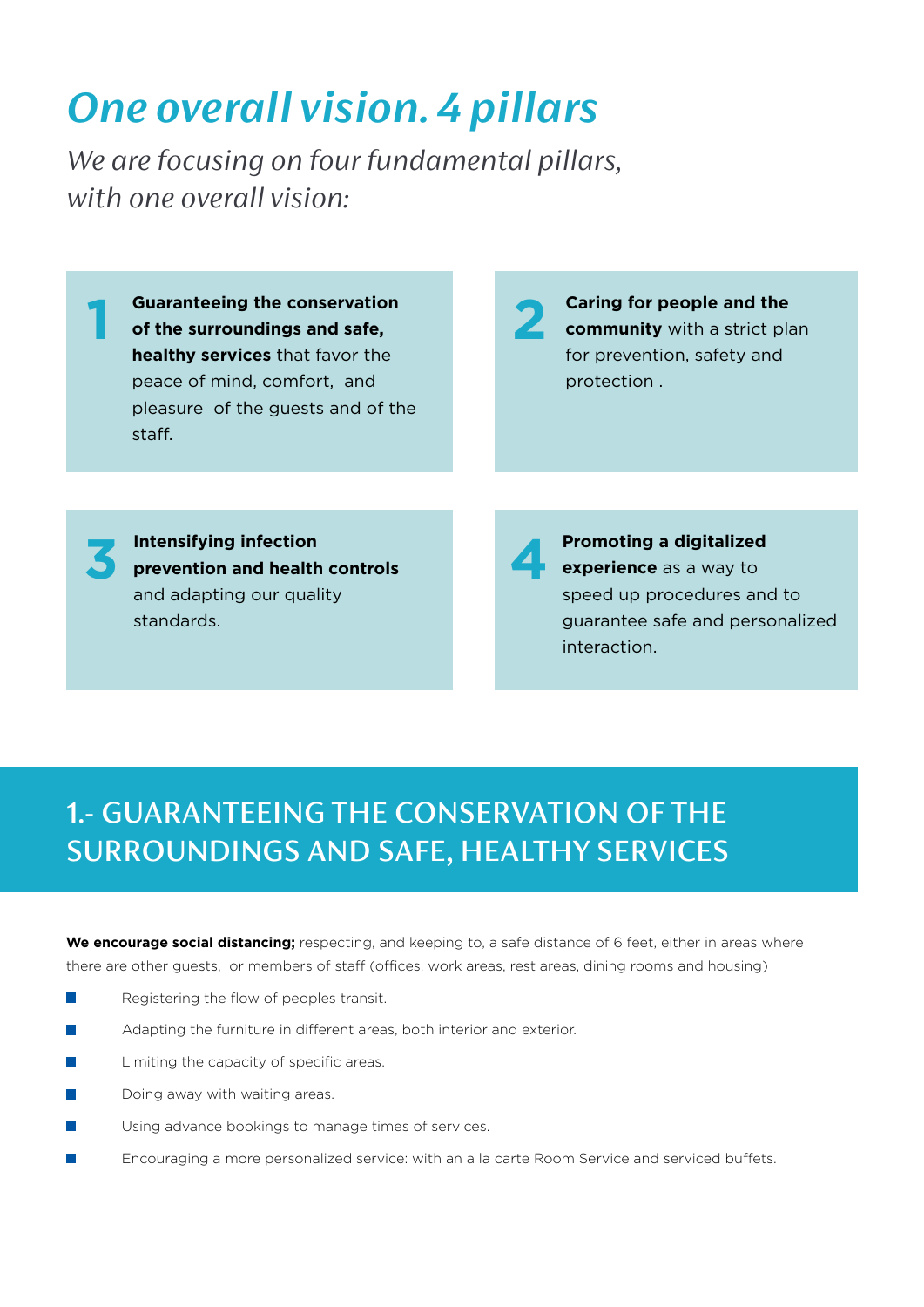#### 2.- CARING FOR PEOPLE AND THE COMMUNITY WITH A STRICT PLAN FOR PREVENTION, SAFETY AND PROTECTION

- We are working on a plan for integral training for all our staff, who will be carefully trained and provided with the protective equipment necessary to guarantee their safety, in addition to that of our guests. We will roll out awareness programs to help ensure our staff's self-protection, as well as intensive and ongoing training about the renewed protocols in each department.
- We will place at the disposal of our guests the infection prevention and health controls required to ensure their wellbeing, and we shall offer them the protective equipment necessary to make sure that the only thing they have to worry about is enjoying their stay.
- We will set up strict controls of entries and exits of our facilities, as well as the flow of people, whether these are guests, members of staff, suppliers, or visitors, ensuring their traceability.
- We shall continue to keep at the disposal of our guests our medical and health care services 24 hours a day, with an ambulance on call ,and rooms for self isolation/safety made available at the hotel itself.

### 3.- INTENSIFYING INFECTION PREVENTION AND HEALTH CONTROLS AND ADAPTING OUR QUALITY STANDARDS

- We are reinforcing our protocols of cleanliness and disinfection in all areas and spaces with a greater occurrence: increasing the frequency and intensifying the supervision and control of the process.
- All staff shall be made aware of, skilled and trained in the implementation of these adaptations of our protocols, and we shall create the posts of Cleankeeper for their supervision and monitoring. We shall, in addition, have a specific monitoring committee in each hotel to check, reinforce and adapt the procedures to the needs and requirements of the situation as it develops at all times
- We shall ensure we only use certified cleaning products and equipment that are biodegradable and ensure the highest possible standards of hygiene and disinfection without damaging the environment; these will have full endorsement from experts as to their correct use and efficacy, and will be sourced from suppliers who can demonstrate full guarantees and compliance with all requirements, and, of course, carefully selected with ethical, environmental and social criteria.
- External, independent audits shall be carried out to validate the infection prevention and health protocols before the hotels open and, after that, regularly to guarantee our compliance with the standards established; the usual internal audits shall be reinforced to the same ends.